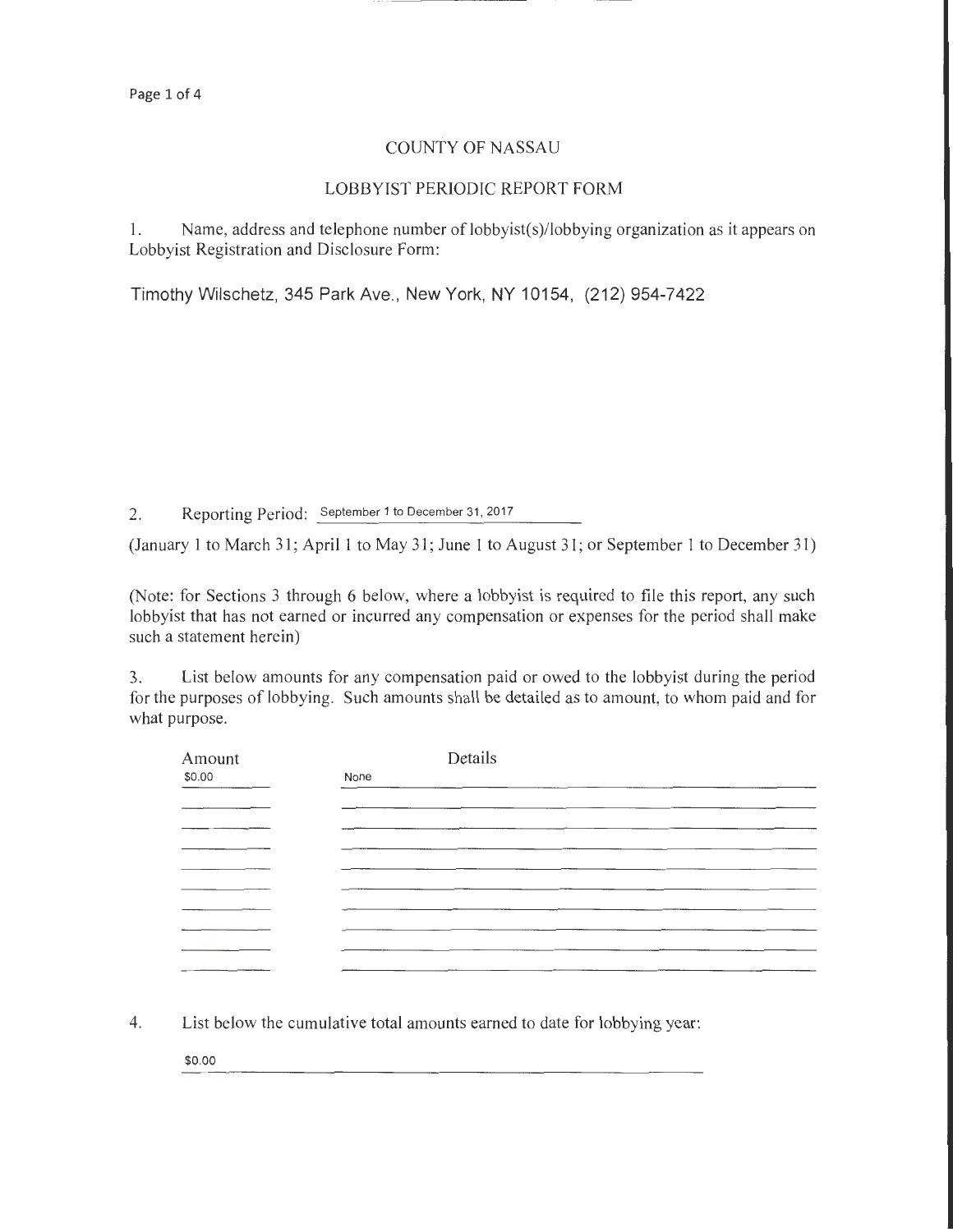Page 2 of 4

5. List below amounts for any expenses expended or incurred by the lobbyist during the period for the purposes of lobbying. Such amounts shall be detailed as to amount, to whom paid and for what purpose.

| Amount | Details |                                                                                                                       |
|--------|---------|-----------------------------------------------------------------------------------------------------------------------|
| \$0.00 | None    |                                                                                                                       |
|        |         |                                                                                                                       |
|        |         |                                                                                                                       |
|        |         |                                                                                                                       |
|        |         | <u> 1980 - Jan Alexander de Carlos III (1980), control de la control de la control de la control de la control de</u> |
|        |         |                                                                                                                       |
|        |         |                                                                                                                       |
|        |         |                                                                                                                       |
|        |         |                                                                                                                       |
|        |         |                                                                                                                       |
|        |         |                                                                                                                       |

6. List below the cumulative total amounts expended to date for lobbying year:

\$0.00

(In lieu of completing 7 through 10 below, you may attach a copy of your Lobbyist Registration and Disclosure Form, provided the information has not changed.)

7. List whether and where the lobbyist(s)/lobbying organization is registered as a lobbyist (e.g. Nassau County, New York State):

Nassau County, New York State

8. Name, address and telephone number of client(s) by whom, or on whose behalf, the lobbyist is retained, employed or designated.

KPMG LLP, 345 Park Ave., New York, NY 10154 (212) 954-7422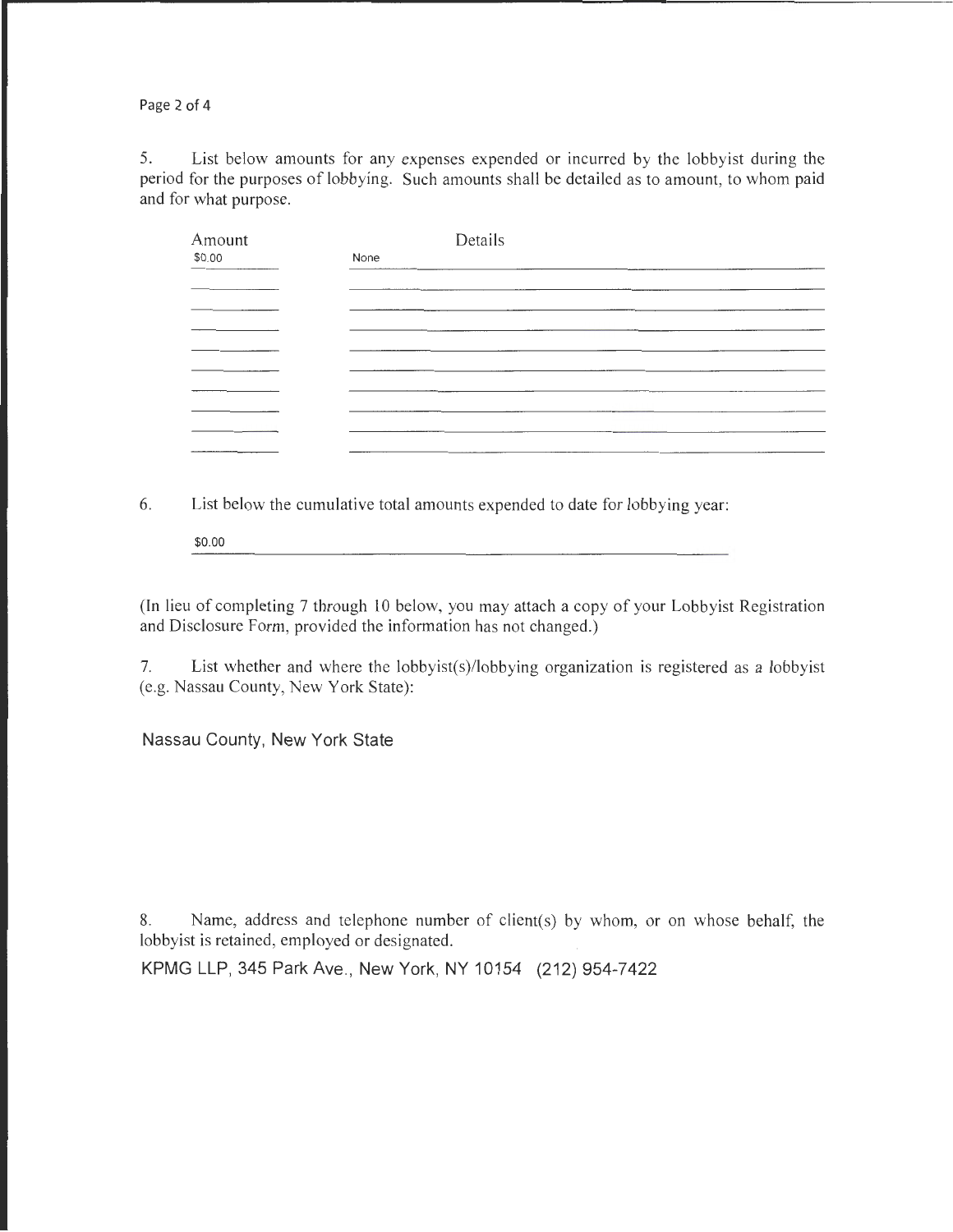9. Describe lobbying activity conducted, or to be conducted, in Nassau County, and identify client(s) for each activity listed, during the Reporting Period.

None

a specialization against the construction of a process a sensor in  $\sim \Delta \xi^2$ 

 $\label{eq:12} \langle \partial_t \hat{R}^{\rm in} \rangle = \langle \partial_t \hat{R}^{\rm in} \rangle$ 

10. The name of persons, organizations or governmental entities before whom the lobbyist has lobbied during the period.

None